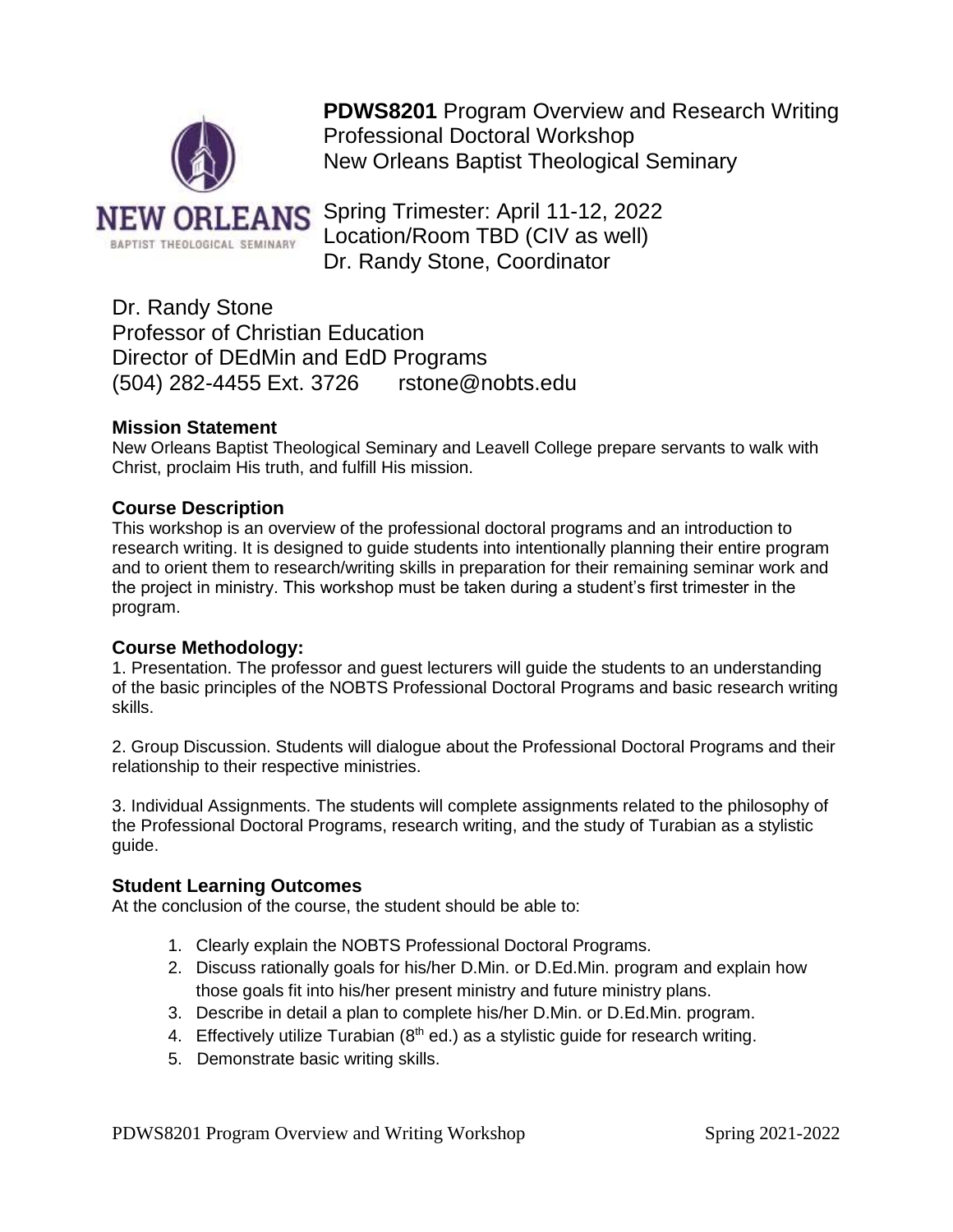# **Required Textbooks**

Books may be ordered from your choice of bookstores or online sources. The Handbooks are available for download on the Professional Doctoral Program Website. http://www.nobts.edu/cme/current-students/resources.html

- Turabian, Kate L. *A Manual for Writers of Term Papers, Theses, and Dissertation, 8*th ed. Chicago: University of Chicago Press, 2013.
- Wilson, Jim and Earl Waggoner*. A Guide to Theological Reflection.* Grand Rapids: MI: Zondervan Academic. 2020

# **Required Handbooks and Manuals**

*Writing Style Manual [https://nobts.edu/cme/current-students/NOBTS-LEAVELL-COLLEGE-MANUAL-OF-FORM-](https://nobts.edu/cme/current-students/NOBTS-LEAVELL-COLLEGE-MANUAL-OF-FORM-AND-STYLE.pdf)[AND-STYLE.pdf](https://nobts.edu/cme/current-students/NOBTS-LEAVELL-COLLEGE-MANUAL-OF-FORM-AND-STYLE.pdf)*

## *Doctor of Ministry Handbook*

[http://www.nobts.edu/\\_resources/pdf/cme/Student%20Resources/catalogs-handbooks](http://www.nobts.edu/_resources/pdf/cme/Student%20Resources/catalogs-handbooks-courses/Dmin%20Handbook%20August%202017.pdf)[courses/Dmin%20Handbook%20August%202017.pdf](http://www.nobts.edu/_resources/pdf/cme/Student%20Resources/catalogs-handbooks-courses/Dmin%20Handbook%20August%202017.pdf)

or

#### *Doctor of Educational Ministry Handbook.*

[http://www.nobts.edu/\\_resources/pdf/cme/Student%20Resources/catalogs-handbooks](http://www.nobts.edu/_resources/pdf/cme/Student%20Resources/catalogs-handbooks-courses/DEdMin%20Handbook.pdf)[courses/DEdMin%20Handbook.pdf](http://www.nobts.edu/_resources/pdf/cme/Student%20Resources/catalogs-handbooks-courses/DEdMin%20Handbook.pdf)

#### **Recommended Textbook**

Booth Wayne C., Gregory G. Colomb, and Joseph M. Williams. *The Craft of Research.* 4 th ed. Chicago: University of Chicago Press, 2016. (ISBN: 978-0226239736)

#### **Course Requirements:**

- 1. **Program Handbook & Manual Reading:** Each student will read the *Writing Style Manual* **and** either the *Doctor of Ministry Handbook* **or** the *Doctor of Educational Ministry Handbook* (whichever is applicable) and be prepared to discuss the resources during workshop sessions. The Writing Manual and Program Handbooks may be downloaded from the ProDoc website (www.nobts.edu/cme). A statement that the student has completely read the handbook must be included with assignment #4.
- 2. **QQTP (Questions, Quotes and Talking Points)**. Students will read *A Guide to Theological Reflection* and submit 10 annotated Questions, Quotes and Talking Points from the book. An "annotation" is a brief paragraph (3-5 sentences) describing the significance or application of the QQTP. Parenthetical citations from the text are permitted for this assignment. You will post the paper in Assignments (in Blackboard).

#### 3. **Textbook Reading:** Be prepared to discuss the required textbooks.

Each student will be prepared to discuss *A Guide to Theological Reflection* and selected chapters (15-20, 25) in *A Manual for Writers of Term Papers, Theses, and Dissertations*. Students should be familiar with the fundamentals of academic writing by the first workshop session.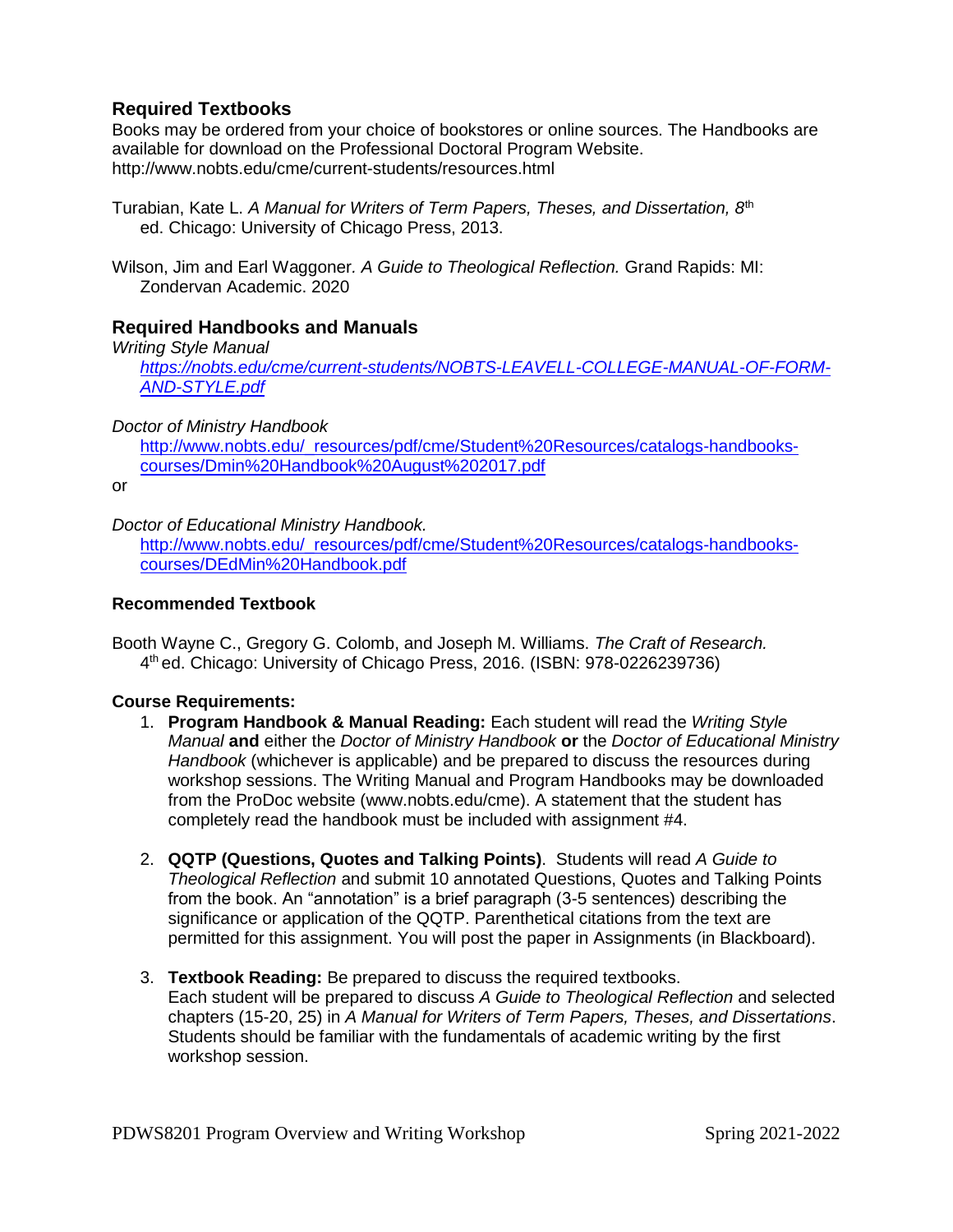4. **Intentional Plan for Completing the Degree:** Each student will submit a 4-6 page (typed, double-spaced) paper describing an intentional plan for the completion of the Professional Doctoral Program. Components of the paper should include: (1) the relationship of the program and your specialization to current and future ministry; (2) two to three personal growth goals; (3) some seminars you might like to take and a rationale for each; (4) a specialized directed study (if any) you might like to develop and a rationale; (5) two to three possible project in ministry ideas; and (6) a tentative time schedule for anticipated completion of the program.

First person may be used, but otherwise the NOBTS Style Guide should be followed. Do not use chapter headings but instead use subheadings (Turabian A.2.2.4). The Intentional Plan is due the first day of the workshop in hard copy. A statement that the student has read the entire handbook should accompany this assignment.

5. **Post-Seminar Assignment:** The professor will give two post-seminar assignments at the close of the seminar, one of which will include instructional segments to enhance academic writing. The modules will be available in Blackboard at the completion of the workshop. You are expected to complete all of the modules to before a grade will be assigned.

#### **Course Evaluation:**

An evaluation of PASS or FAIL is granted for all Professional Doctoral workshops and will be determined jointly by the professors using the following criteria:

1. The student completes all course assignments according to schedule and in a manner reflective of doctoral-level work.

2. The student attends and actively participates in all workshop sessions with a positive and enthusiastic attitude.

3. The student demonstrates a grasp of the make-up of the Professional Doctoral programs and a working knowledge of basic research writing skills.

4. NOTE: Some students who demonstrate inadequate research writing skills may be required to get additional help prior to the project in ministry stage of their program.

#### **Blackboard**

Note to All Students: Blackboard instructions are included in the overview presentations. You will be enrolled in the class before the overview workshop. Pre-assignments should submitted on or before the first day of class. Post-assignments should be submitted through BlackBoard.

Here are a few links to get you started using BlackBoard. Intro: [https://www.youtube.com/watch?v=IKjBxIe\\_138](https://www.youtube.com/watch?v=IKjBxIe_138) Assignments: [https://www.youtube.com/watch?v=oI3X0XW](https://www.youtube.com/watch?v=oI3X0XW-xkI&list=PLontYaReEU1seUE3ACG3sEc3zR7Br7URU)[xkI&list=PLontYaReEU1seUE3ACG3sEc3zR7Br7URU](https://www.youtube.com/watch?v=oI3X0XW-xkI&list=PLontYaReEU1seUE3ACG3sEc3zR7Br7URU)

#### **Class Presentations**

All presentations made during the workshop will be posted in the course at the end of each day and remain available for 1 trimester. Students can review or download for future use. Research and reference materials should be saved in your personal files.